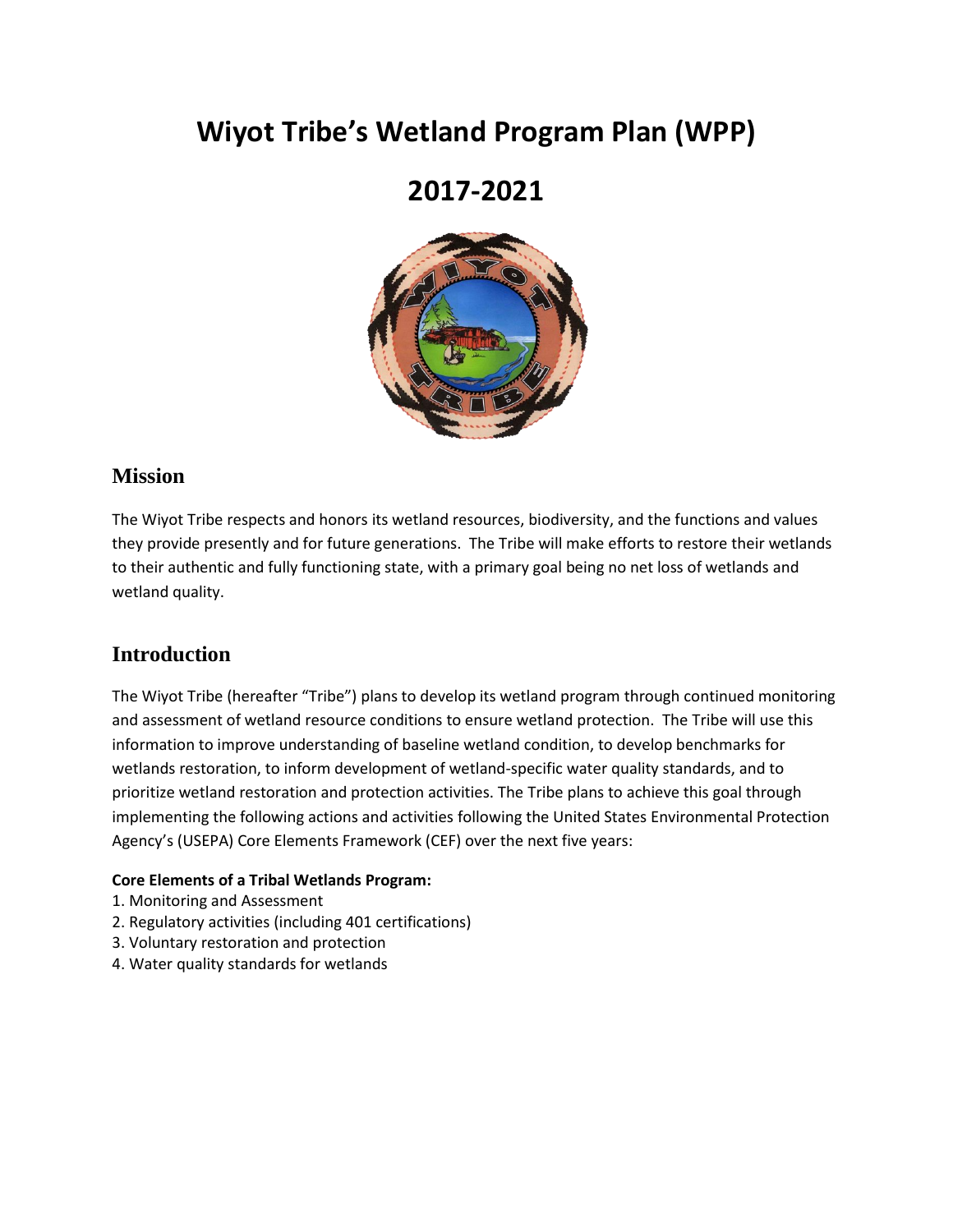#### **Year One 2017**

#### **Action (1):**

Using data collected from 2015-2016 Wetland Program Development Grant (WPDG) funded field work including the California Rapid Assessment Method (CRAM) surveys, WNRD staff have ranked wetland restoration needs, priorities, and threats in the Tribe's three wetland properties.

Based on this ranking the Wiyot Tribe's Natural Resources Department (WNRD) will begin restoration of the Table Bluff Reservation (TBR) wetland buffer, which contains alien dumped fill and non-native, invasive forbs and grasses that affect the hydrology and native plant community of the wetland **(Core Elements 1, 3, 4)**.

#### **Activities:**

- Conduct botanical surveys and monitoring of the TBR wetland to aid in wetland delineation and restoration efforts (Core Element 1; Wetland delineation completed under the WPDG in 2016).
- Map invasive species in the wetland and buffer area for restoration planning.
- Begin restoration pilot project plots for Himalayan blackberry (*Rubus armeniacus*) and poison hemlock (*Conium maculatum*) removal comparing various treatment methods *i.e.,* cutting and sheet-mulching and planting native plants vs. removing alien soil and sheet mulching (assisted through USEPA Clean Water Act (CWA) §319 nonpoint source pollution control funds).
- Assess wetland habitat suitability for the re-introduction of the Federally Endangered Western lily (*Lilium occidentale*), a geophyte with limited populations. The Tribe will work in collaboration with retired United States Fish and Wildlife Service (USFWS) rare plant botanist Dave Imper and the California Native Plant Society (CNPS), who maintains a bulb bank, to create a suitable ecotone between upland range habitats and the Tribe's depressional wetland on TBR.

#### **Action (2):**

The WNRD has completed a primary treatment of the invasive saltmarsh plant, dense-flowered cordgrass (*Spartina densiflora*), on Indian Island. The Tribe is in the process of acquiring more saltmarsh habitat on Indian Island and would like to pursue island-wide eradication. Along with treating new sites, sites treated in 2016 will require follow up treatment. This will maintain the investment made in the initial primary treatment **(Core Elements 1,3)**.

#### **Activities:**

- Apply for the Bureau of Indian Affairs' (BIA) Invasive Species Program grant in Fall/Winter 2017/2018.
- Assess restoration success from 2016 fieldwork by collecting percent cover data on plant species following established transects from 2015.
- Map and prioritize treated areas and conduct follow-up re-treatment.
- Map invasive *Spartina* and native plant populations on newly acquired lands on Indian Island and prioritize treatments.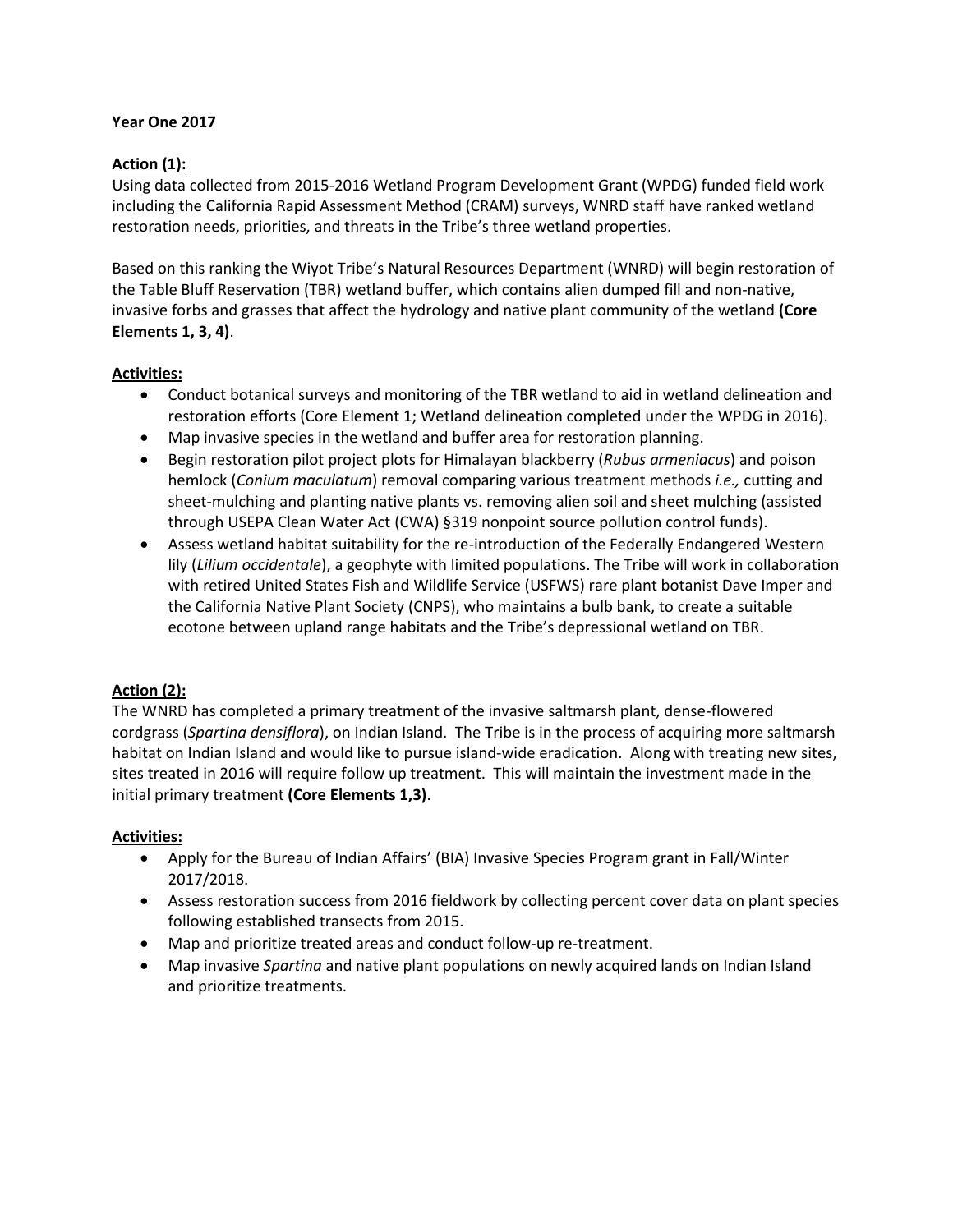#### **Year Two 2018**

#### **Action (1):**

The WNRD has completed a primary and secondary treatment of the invasive saltmarsh plant, denseflowered cordgrass (*Spartina densiflora*), on Indian Island. The Tribe would like to pursue Spartina eradication on existing as well as any newly acquired salt marsh lands. Along with treating new sites, sites treated in previous years will need follow up treatment. This will maintain the investment made in the initial treatments **(Core Elements 1,3)**.

#### **Activities:**

- Apply for the Bureau of Indian Affairs' (BIA) Invasive Species Program grant in Fall/Winter 2018/2019.
- Assess restoration success from 2017 fieldwork by collecting percent cover data on plant species following established transects from 2015.
- Map and prioritize treated areas and conduct follow-up re-treatment.
- Map invasive *Spartina* and native plant populations on newly acquired lands on Indian Island and prioritize treatments.

#### **Action (2):**

Establish a long term water quality monitoring (WQM) station on Indian Island. In order to characterize waters of the Humboldt Bay adjacent to the Tribes' property and to identify trends over time, the WNRD will update the current WQM station on Indian Island. The understanding of water quality at this site will be used in conjunction with activities such as biological assessments and will identify any emerging water quality problems **(Core Elements 1, 2, 3, 4).**

#### **Activities:**

- Pursue funding through CWA §104 (b)(3) WPDG to purchase WQM equipment including two Yellow Springs Instruments (YSI) EXO2 series multiparameter sondes.
- Contact local stakeholders including California Coastal Conservancy (CCC) and U.S. Geological Survey (USGS) to determine current or planned WQM activities on Humboldt Bay in order to coordinate data sharing
- Continue collaboration with Humboldt State University (HSU) and the Central and Northern California Ocean Observing Systems (CeNCOOS) for possible funding as well as maintain real time observation equipment already in place at site.
- Assist other stakeholders with the development of water quality standards for Humboldt Bay.

#### **Year Three 2019**

#### **Action (1):**

Establish a WQM station on Cock Robin Island (CRI). Due to the ongoing California drought and increase in toxic algal blooms in the Eel River estuary, water quality assessment would act as a bell-weather for river conditions in the lower Eel River valley and upstream. This station would shed light into possible water quality issues including, but not limited to, agricultural run-off, water temperature and dissolved oxygen fluctuations, sediment loads, or any other threats to fish, humans, pets, livestock, and wildlife **(Core Elements 1, 2, 3, 4)**.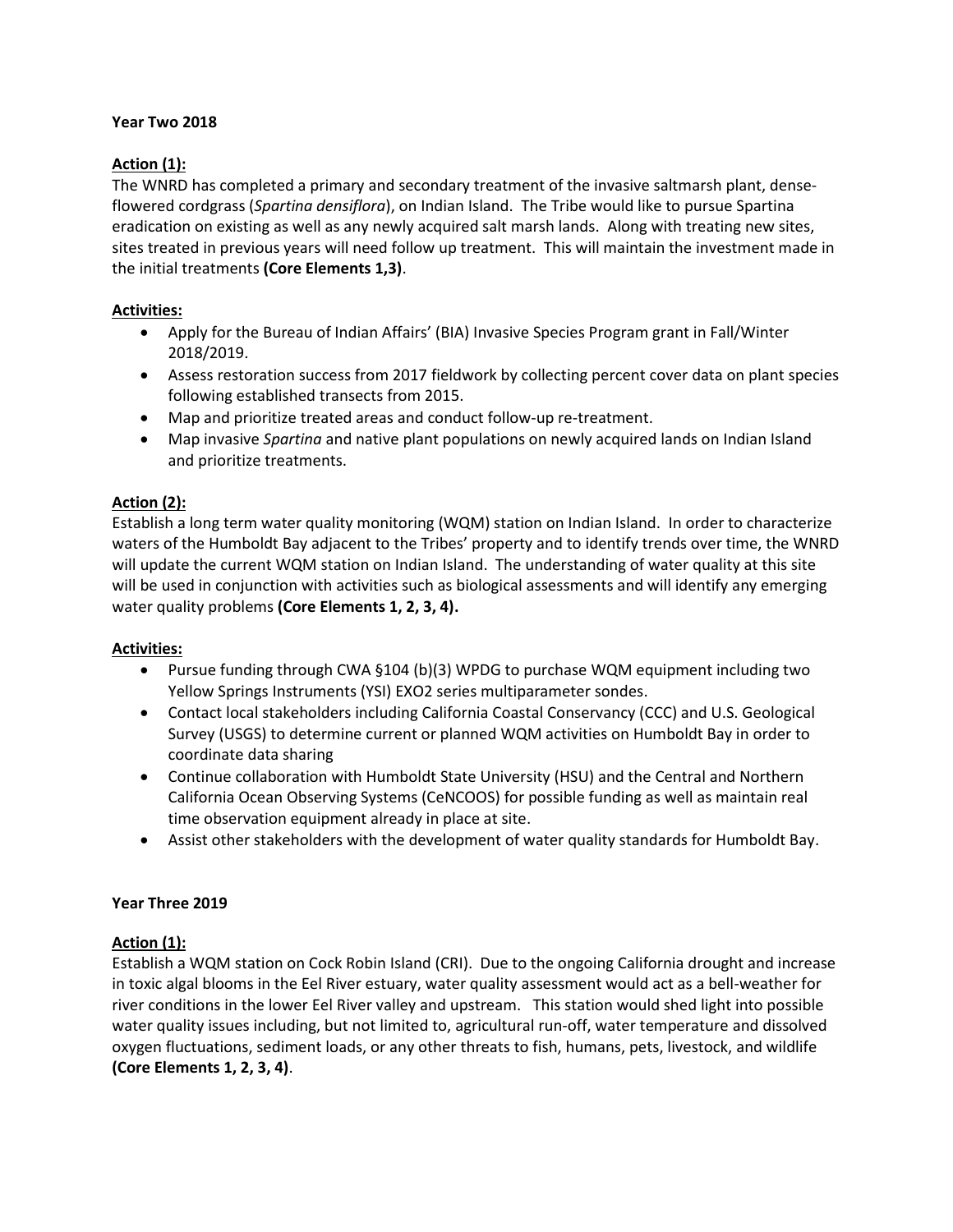#### **Activities:**

- Identify support opportunities either through collaboration with HSU and/or CeNCOOS or funding through agency and nongovernmental organizations (NGO).
- Use the water quality monitoring experience of WNRD staff (Specialists/Technicians) to identify the sampling/station site on CRI, such that samples could be safely collected throughout the year (winter-summer) and to minimize equipment damage.
- Collaborate with HSU and other groups to identify the most important metrics for evaluating water quality and toxic algae levels in the Eel River estuary.
- Collaborate with other agencies to make web-based, real-time CRI water quality data, particularly toxic algae levels, accessible to the public.
- Assist other stakeholders with the development of water quality standards for the Eel River estuary

#### **Action (2):**

Continue to monitor, assess, and treat Spartina infestations on Indian Island. The WNRD has completed primary, secondary, and tertiary treatments of this invasive saltmarsh plant. Along with treating new sites, sites previously treated will need follow up treatment. This will maintain the investment made in the initial treatments and accelerate cover of native salt marsh plants in areas where Spartina has been removed **(Core Elements 1,3)**.

#### **Activities:**

- Apply for the Bureau of Indian Affairs' (BIA) Invasive Species Program grant in Fall/Winter 2019/2020.
- Assess restoration success from 2018 fieldwork by collecting percent cover data on plant species following established transects from 2015.
- Map and prioritize treated areas and conduct follow-up re-treatment.

#### **Year Four 2020**

**Action (1):** Develop and expand the WNRD Native Plant Nursery to supply plants for multiple projects on TBR including buffer plantings in TBR road drainage swales and native plantings following restoration activities in the TBR wetland. Expand the nursery to a commercial level, focusing on native wetland plants to promote and advocate wetland restoration to the greater public, while providing a standard quantity of free plants/year to Tribal citizens wishing to establish native plants on their private properties and wetlands **(Core Elements 3,4)**.

#### **Activities**:

- Identify funding sources for nursery expansion through grants and programs (i.e., United States Department of Agriculture's [USDA] Natural Resources Conservation Service [NRCS], BIA, CNPS, etc.).
- Allocate space in the Tribe's Community Garden area for the WNRD Native Plant Nursery.
- Propagate plants, focusing on willows (*Salix hookeriana*, *S. lasiandra*), berries, hazelnut, and species of cultural and environmental concern to the Wiyot Tribe (Consult Wiyot Plant Species List).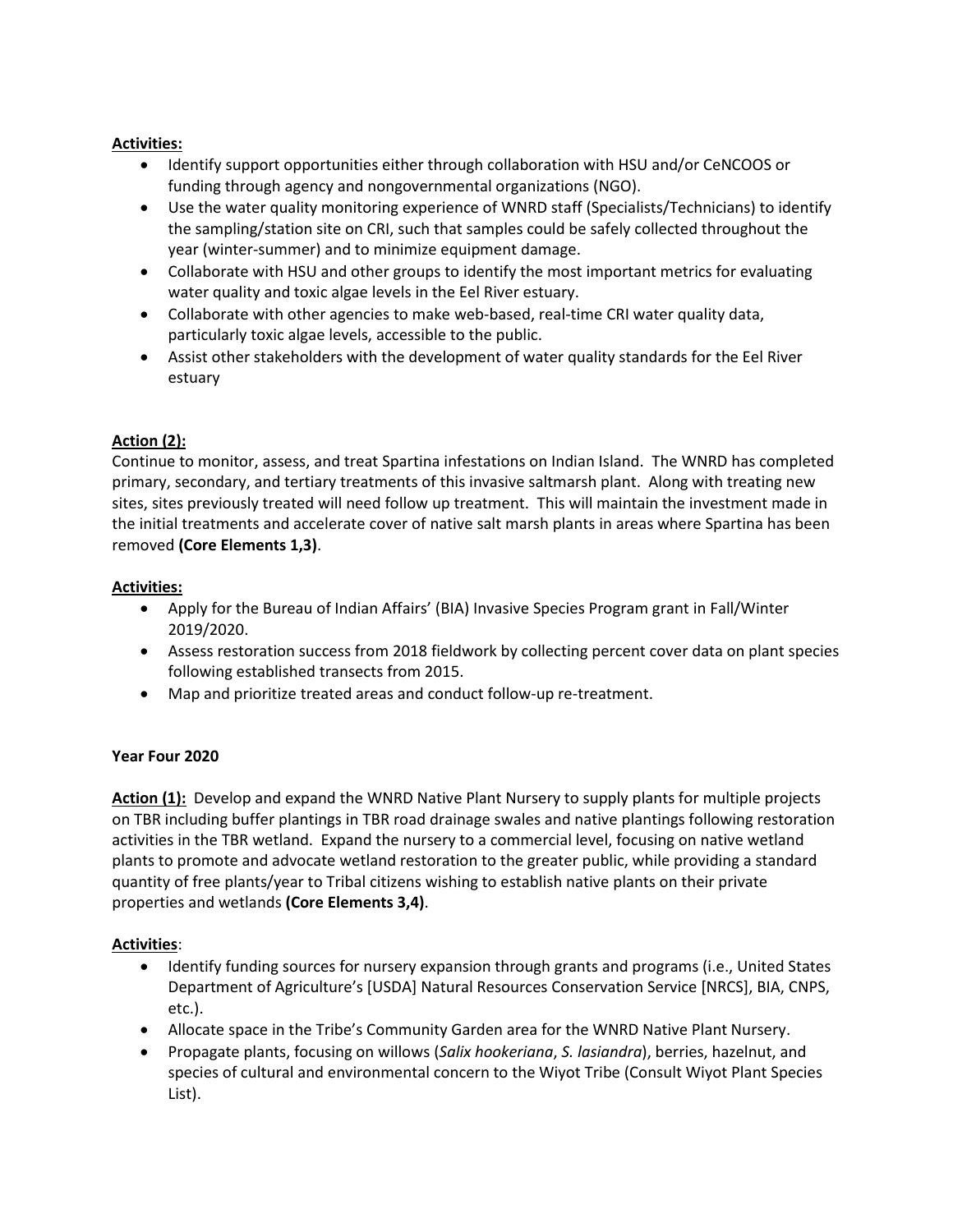- Plant willows as a buffer to drainage swales on the TBR road system. \*\*Plantings should take place in the fall months (Oct-Dec) to ensure establishment of plants during winter rains and reduce the need for watering sites.\*\*
- Expand plantings on the wetland edge and buffer upslope from the TBR wetland, focusing on the restoration of hazel scrub (*Corylus cornuta* ssp. *californica*), a rare legacy ecotype of past Wiyot land management.

#### **Action (2):**

Continue to monitor, assess, and treat Spartina infestations on Indian Island. Along with treating new sites, sites previously treated will need follow up treatment. This will maintain the investment made in the initial treatments and accelerate cover of native salt marsh plants in areas where Spartina has been removed **(Core Elements 1,3)**.

#### **Activities:**

- Apply for the Bureau of Indian Affairs' (BIA) Invasive Species Program grant in Fall/Winter 2020/2021.
- Assess restoration success from 2019 fieldwork by collecting percent cover data on plant species following established transects from 2015.
- Map and prioritize treated areas and conduct follow-up re-treatment.

#### **Year Five 2021**

#### **Action (1):**

Evaluate the successes and limitations of the 2017-2021 Wiyot WPP to plan and draft the 2022-2026 WPP **(Core Elements 1, 3, 4)**.

#### **Activities:**

- Evaluate and assess the restoration of the TBR wetland, assessing monitoring transects/plots established in 2017.
- Evaluate the re-introduction of the western lily, ensuring the maintenance of suitable habitat.
- Evaluate and assess invasive Spartina removal on II and plan future maintenance and management.
- Evaluate and assess the CRI water quality monitoring station, provide a summary report of findings and trends.
- Evaluate the successes of the WNRD Native Plant Nursery and various plantings around the TBR. Evaluate the commercial potential for the nursery.
- Based on the evaluation of activities performed during the 2017-2021 period as well as any new needs base on that work, draft and approve an updated 2022-2026 Wiyot WPP.

#### **Action (2):**

Continue to monitor, assess, and treat Spartina infestations on Indian Island as well as any newly identified infestations. Along with treating new sites, sites previously treated will need follow up treatment. This will maintain the investment made in the initial treatments and accelerate cover of native salt marsh plants in areas where Spartina has been removed **(Core Elements 1,3)**.